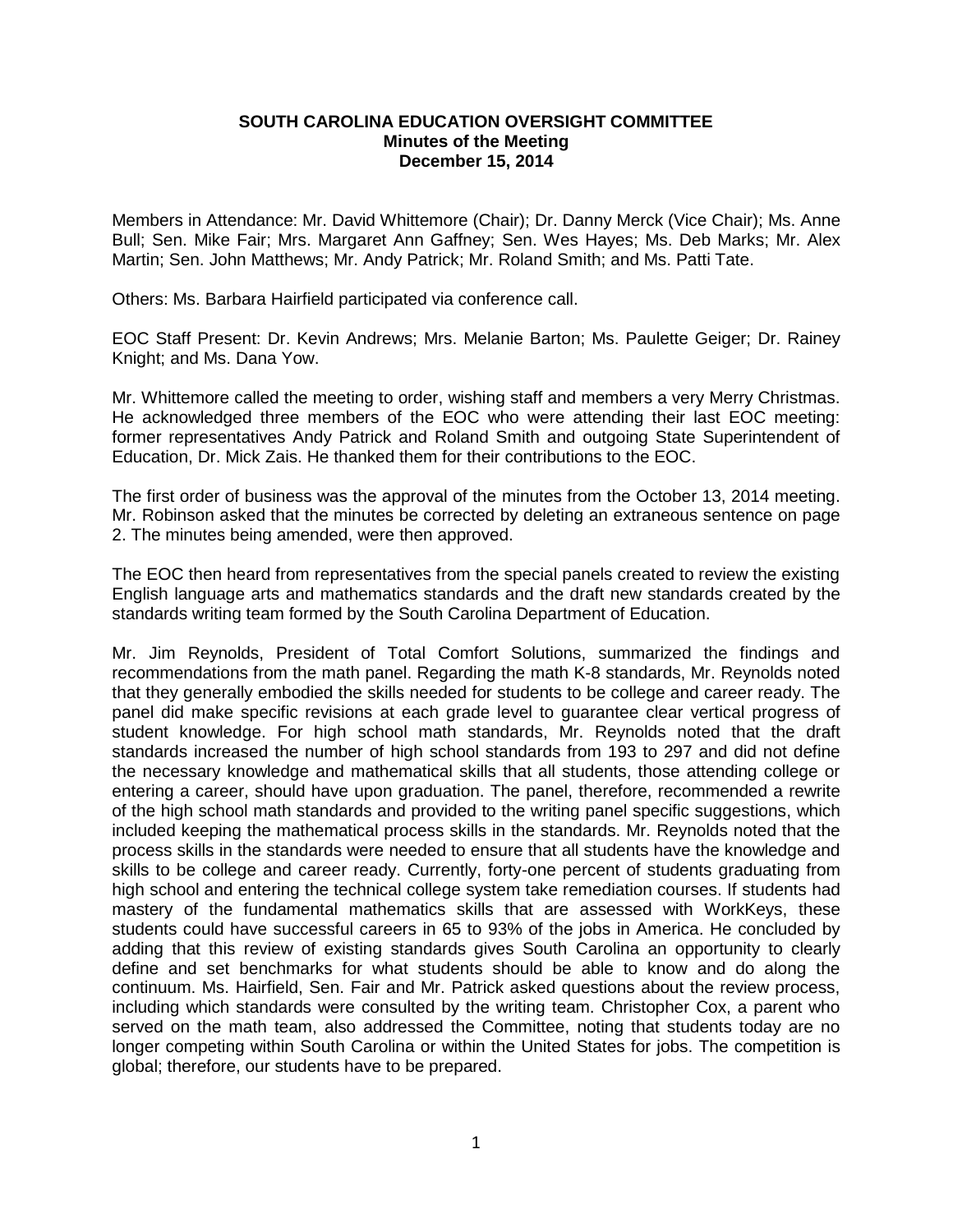Debbie Barron, Academic Specialist for grades 6-12 in English language arts for the Greenville County School District then summarized the findings of the ELA review panel. Ms. Barron noted that the sheer size, 250 pages, of the draft standards and its organization, resulted in an unmanageable document for teachers. The panel also found a lack of vertical articulation. For example, keyboarding was mentioned in second grade but not mentioned gain in the standards. Lack of clarity, specificity and rigor were also found. There was also a concern that the draft standards did not address speaking and listening skills or research, skills that are critical for preparing students for careers.

Ms. Hairfield and Senators Fair and Matthews respectfully raised questions about: (1) the lack of national experts consulted; (2) the importance of consulting with other states' standards and (3) the need for South Carolina students to be able to compete nationally and internationally.

The EOC received the report from the review panel.

Subcommittee reports were then received.

Dr. Merck reported for the Academic Standards and Assessments Subcommittee. He noted that the subcommittee received on December 1 an in-depth report from the review panels, noting that many of the panelists were present and answered questions. He cautioned the EOC members that the standards, assessments and evaluations for teachers and principals have to be aligned and operate in a coherent system.

Mr. Martin reported for the EIA and Improvement Mechanisms Subcommittee. He summarized the key EIA budget and proviso recommendations. Mr. Patrick offered an amendment to the subcommittee report that was approved after discussion. The amendment would clarify that future funding for online music curriculum would be handled through the State Procurement Process rather than through a pilot program funded through the K-12 Technology Initiative. Sen. Matthews asked about funding for music curriculum. Mr. Martin noted that the Subcommittee had recommended a \$20 million increase for instructional materials. The amendment passed with Ms. Marks voting against it. The subcommittee report was adopted as amended.

Ms. Barton provided an update on the Early Readiness Assessment Subcommittee. Act 287 of 2014, the Office of First Steps Reauthorization Act, requires the EOC to recommend by July 1, 2015 to the State Board of Education a readiness assessment to measure students' readiness for 4K and 5K programs. The assessment must be aligned to first and second grade English language arts and mathematics standards, which are currently under revision. The assessment must evaluate a child's early language and literacy development, numeracy skills, physical wellbeing, social and emotional development and approaches to learning. In making its recommendation the law requires the EOC to "seek input from the South Carolina First Steps to School Readiness Board of Trustees and other early childhood advocates."

Just as the EOC did in June, when the EOC recommended the characteristics of a readiness assessment for early literacy for 4K and 5K children, the EOC will make recommendations on the characteristics of assessments across the domains enumerated in the law. The EOC in August appointed a special subcommittee on early readiness to address the requirements of Act 287. The subcommittee had its first meeting in November and will meet again on January 26.

The Subcommittee met on November 17 at the Lexington 4 Early Childhood Center in Swansea. This center is a Montessori Program that is part of the TransformSC initiative. After a tour of the facilities, the subcommittee began by hearing from the following early childhood